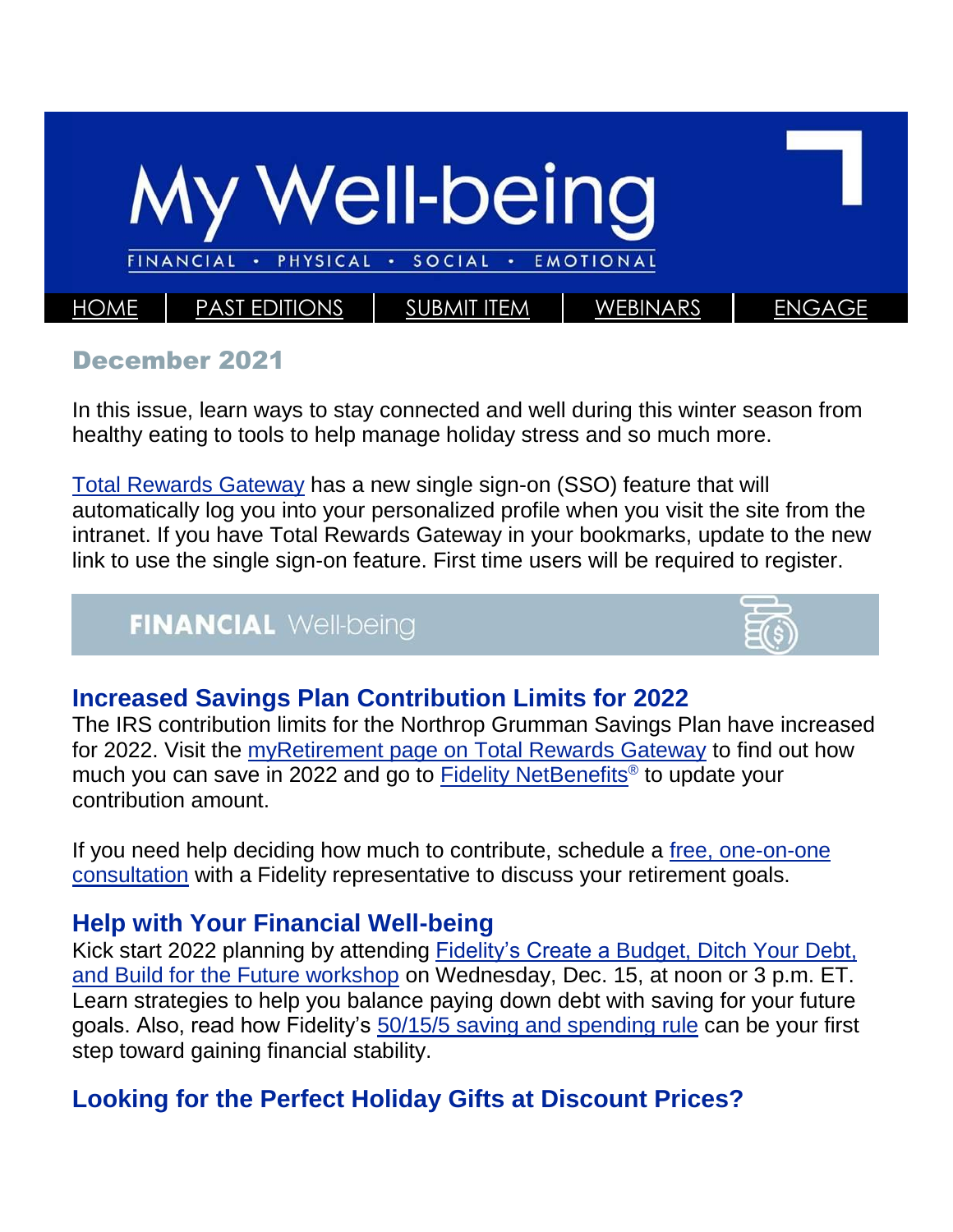Prep your holiday shopping list and save with the [Northrop Grumman Employee](https://politemail.northgrum.com/PoliteMail/default.aspx?page=u_IJkrCuw0GVLzC4soEfPA&ref_id=rkX-TTYY9EygMXYyRQQ9ww)  [Discount Program](https://politemail.northgrum.com/PoliteMail/default.aspx?page=u_IJkrCuw0GVLzC4soEfPA&ref_id=rkX-TTYY9EygMXYyRQQ9ww) administered by Beneplace. This online marketplace offers discounts to over 60 retail partners offering savings on many products and services from electronics, clothing, travel, entertainment and more.

# **PHYSICAL Well-being**

### **Stay Well this Winter Season**

The holiday season is a busy time of year and your health sometimes takes a backseat. Learn how programs such as LiveHealth Online®, Consumer Medical® and health coaching can help you stay well this winter season. [Learn more.](https://politemail.northgrum.com/PoliteMail/default.aspx?page=hoGAS5wsm0Wj5y_SRoRv7g&ref_id=rkX-TTYY9EygMXYyRQQ9ww)

# **Review Your Health Benefits Confirmation Statement for 2022**

Log on to **Fidelity NetBenefits<sup>®</sup> to access your online confirmation statement**, which summarizes your 2022 health benefits. If needed, you can make changes to your 2022 benefits on NetBenefits<sup>®</sup> or by calling the Northrop Grumman Benefits Center at 800-894-4194 **no later than Dec. 31, 2021.** 

Your Jan. 7, 2022 paycheck will reflect your new benefit payroll deductions.

# **SOCIAL Well-being**

## **Commit to Diversity, Equity and Inclusion by Joining an ERG**

At Northrop Grumman, [Employee Resource Groups](https://politemail.northgrum.com/PoliteMail/default.aspx?page=iPqNZmn3V0Cm8cR0RY2JEw&ref_id=rkX-TTYY9EygMXYyRQQ9ww) (ERGs) are a key part of our commitment to [Diversity, Equity & Inclusion.](https://politemail.northgrum.com/PoliteMail/default.aspx?page=vXNFNVla6UKPJSe5G4jvVw&ref_id=rkX-TTYY9EygMXYyRQQ9ww) ERGs bring a diverse cross-section of our company together, spanning levels, departments and sectors, to accomplish business-wide goals. While our 14 ERG's interests may vary, their goal is one: to offer a voice to every member of our Northrop Grumman team. Consider joining today.

### **Support Our Veterans**

Support our veterans by volunteering with American Corporate Partners to mentor service members looking for their next careers. Northrop Grumman employees have mentored over 450 program participants to date. Learn more [here](https://politemail.northgrum.com/PoliteMail/default.aspx?page=dMI0GLT4UkyzIy-OBbH6WA&ref_id=rkX-TTYY9EygMXYyRQQ9ww) or watch this [webinar recording.](https://politemail.northgrum.com/PoliteMail/default.aspx?page=84xPU4TSeU6EeCrbfo4gTg&ref_id=rkX-TTYY9EygMXYyRQQ9ww)



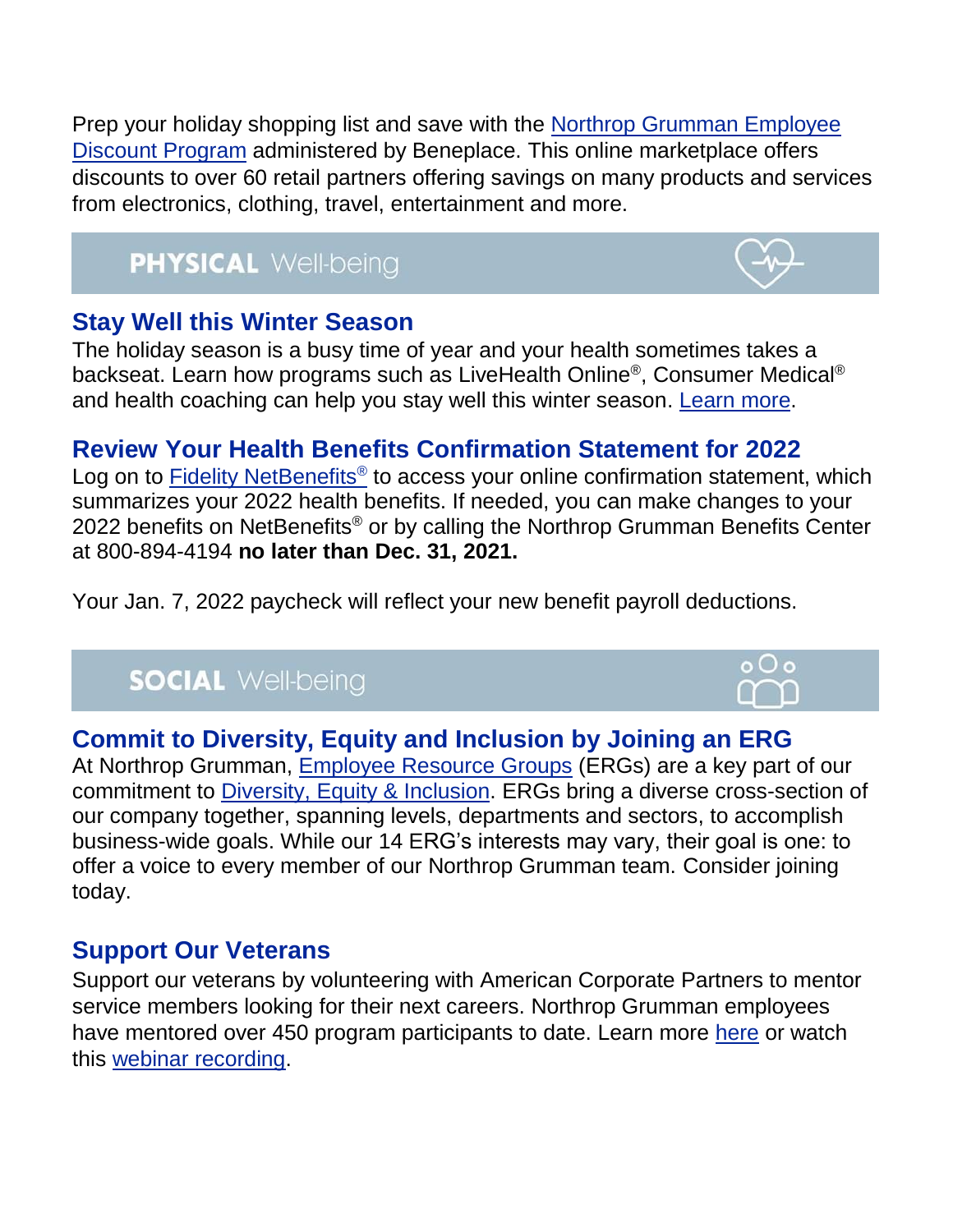# **EMOTIONAL Well-being**

#### **Winterize Your Well-being**

For some, the holiday season can be a particularly difficult time of year. If you want to learn ways to manage holiday stress, check out resources from NGCare, including myStrength®, a new digital self-care platform, an online assessment, articles, podcasts, videos and more. [Learn more.](https://politemail.northgrum.com/PoliteMail/default.aspx?page=rGkQjCGkKEmAOsVfmoHQWA&ref_id=rkX-TTYY9EygMXYyRQQ9ww)

#### **Back-up Family Care**

School breaks and caregiver cancellations can make an already busy season more stressful than they should be. Fill in the gaps with [Bright Horizons Back-up Care™.](https://politemail.northgrum.com/PoliteMail/default.aspx?page=Cv7g3sAg20a50xZUT3yBog&ref_id=rkX-TTYY9EygMXYyRQQ9ww) Plus, take advantage of **Back-up Care Events** (including Winter Break care options) in your area or access in-home back-up care for your elder loved ones. To register, enter Employer username: Northgrum and Password: CARE4YOU.

### **ENGAGE** in your Well-being

#### **Track Your Meals and Eat Healthy During the Holidays**

Participate in *Eat Smart*, a healthy habits feature on *Engage* that will increase your awareness of food choices and help you meet nutritional goals. [Learn more.](https://politemail.northgrum.com/PoliteMail/default.aspx?page=8n8nrilxwUK6tdHB8OEuDA&ref_id=rkX-TTYY9EygMXYyRQQ9ww)

#### **Year-End Engage Rewards Center Reminder**

Congratulations to all those employees who have earned Engage Rewards Center points this year for completing healthy actions and well-being activities. As a reminder, you can redeem points earned and recorded in *Engage by Dec. 31, 2021*. Engage Rewards Center points do not roll over to the New Year. And if you haven't already, register for *[Engage](https://politemail.northgrum.com/PoliteMail/default.aspx?page=TFvYekf7kUqD6cflS-R-8A&ref_id=rkX-TTYY9EygMXYyRQQ9ww)* and take action to stay well.

#### **Well-Said: Employee Testimonial**

My Well-Being EXPO – *"I have to say I was really impressed with this Virtual Expo. It was clearly laid out and had just the right amount of information. In the vendor hall, I learned about benefits I didn't know I had. Thank you for preparing this!"*

*- Jim P. (Staff Engineer Mechanical, Chandler, AZ)*

### **My Well-being Webinars**